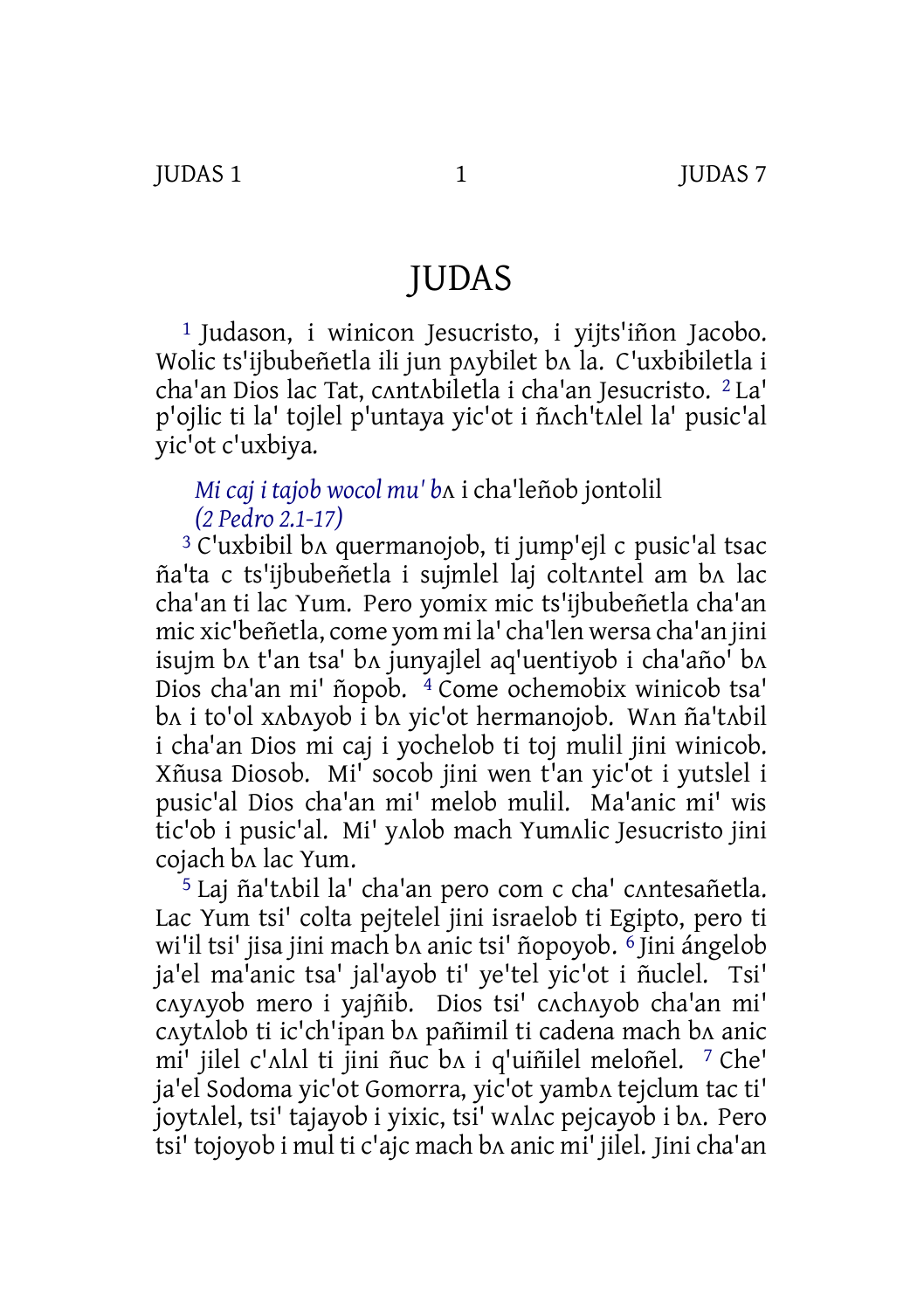yom mi lac chʌcʌ q'uel lac bʌ, come che'ʌch mi caj i jilelob mu' bʌ i socob i bʌ.

8 Che' ja'el jini winicob x'ixicob, ñijcʌbilob cha'an chuqui mi' q'uelob che' bajche' ti ñajal, mi' bib'esañob i bʌ. Mi' ts'a'leñob jini año' bʌ i ye'tel. Mi' p'ajob jini ñuco' bʌ ti panchan. 9 Pero ma'anic tsi' chañ'esa i bʌ Miguel, jini c'ax ñuc bʌ ángel, ti' tojlel jini xiba che' bʌ tsi' contrajiyob i bʌ che' bʌ tsi' cʌlʌx pejcayob i bʌ cha'an i bʌc'tal Moisés. Ma'anic tsi' yʌc'ʌ i bʌ cha'an mi' sub i mul jini xiba. Tsa' jach i yʌlʌ: La' i tiq'uet lac Yum, che'en. 10Pero ili winicob mi' wajleñob chuquitac mach cʌmbilic i cha'añob. Chuqui tac mi' yʌlol cʌñob che' bajche' bʌte'el, mi' yʌc'ob ti sajtel.

11 Mi caj i tajob wocol cha'an tsi' cha'leyob tsʌnsa che' bajche' Caín. Tsi' junyajlel ac'ʌyob i bʌ ti' sajtemal Balaam cha'an yomob ganar. Tsa' jiliyob che' bajche' Coré cha'an tsi' contrajiyob Dios. 12 Leco mi' melob ti la' tojlel ili winicob che' mi la' tem cha'len we'el. Mach yujilobic quisin che' mi' c'uxob we'elʌl la' wic'ot. Mi' bajñel we'sañob i bʌ. Lajalob bajche' tocal mach bʌ anic i ya'lel mu' bʌ i wets' ñumel ic'. Lajalob bajche' tiquin bʌ te' mach bʌ anic tsi' yʌc'ʌ i wut che' ti' yorajlel. Bojquem jax, chʌmen ti cha'yajlel. 13 Lajalob bajche' bʌbʌq'uen jax bʌ sʌcwʌlan bʌ ja' ti colem ñajb mu' bʌ i yʌc' bibi' jax bʌ i lojc. Lajalob bajche' ec' mu' bʌ i sajtel ti' bijlel. Lajal mi caj i yujtelob ti c'ax i'ic' bʌ ac'ʌlel ti pejtelel ora.

14 Enoc i wʌclajmlel i p'olbal Adán, tsi' wʌn alʌ cha'an jini winicob: La' wilan tal lac Yum yic'ot bajc'ʌl ch'ujulo' bʌ i cha'an, 15 cha'an mi' melob ti pejtelelob. Tal isubeñob i mul pejtel xñusa Diosob cha'an pejtelel i jontolil yic'ot pejtelel tsʌts bʌ t'an tsa' bʌ i subuyob ti' contra lac Yum jini xmulilob tsa' bʌ i ñusayob Dios, che'en. 16 Xwulwul a'leyajob. Mi' jop'beñob i mul i pi'ʌlob. Mi' jac'ob i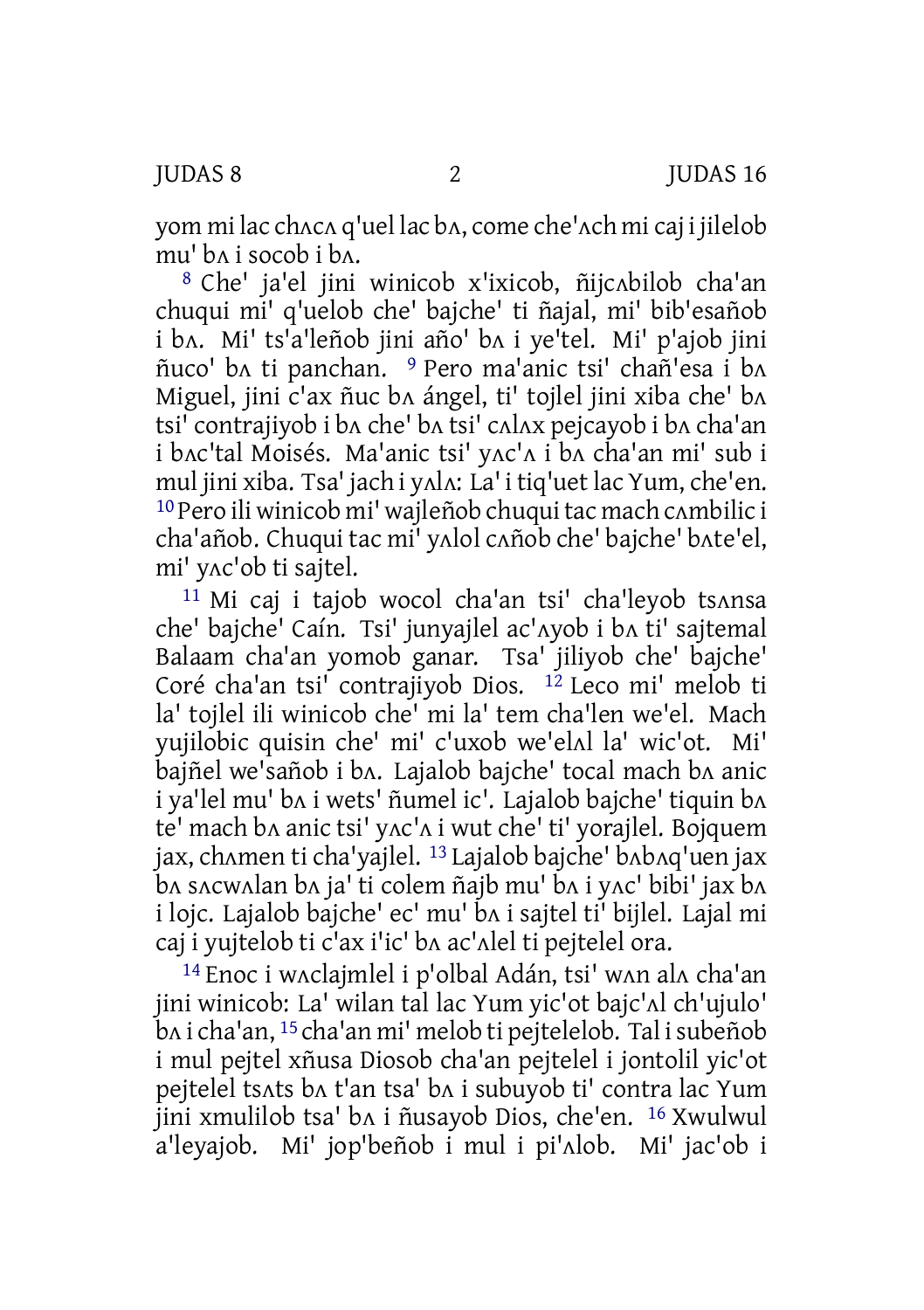colosojlel i pusic'al. Mi' chañ'esañob i bʌ ti lot. Mi' pejcañob winicob ti i t'ojol bʌ t'an cha'an mi' tajob chuqui yom i bajñel pusic'al.

*Ch*ʌn ajñenla yic'ot Dios

17 Pero jatetla c'uxbibilet bʌ la, ña'tanla chuqui tsi' wʌn subuyob jini apóstolob i cha'an lac Yum Jesucristo. 18 Tsi' subeyetla: Ti wi'il bʌ q'uin tac mi caj i tilel xwajleyajob mu' bʌ caj i cha'leñob xʌmbal ti' jontolil, ti' colosojlel i pusic'al, che'ob. 19 Mi' t'oxob hermanojob. Mi' melob chuqui yom i tsucul pusic'al. Ma'anic jini Espíritu ti' tojlelob. 20 Jatetla c'uxbibilet bʌ la, xuc'chocon la' bʌ ti jini ch'ujul bʌ t'an woli bʌ la' ñop. Pejcanla Dios ti jini Ch'ujul bʌ Espíritu. 21 Chʌn ajñenla ti' c'uxbiya Dios. Chʌn pijtan la' p'untʌntel ti lac Yum Jesucristo cha'an mi la' taj la' cuxtʌlel mach bʌ anic mi' jilel. 22Xic'benla jinitilel bixelo' bʌ i pusic'al cha'an mi' sutq'uiñob i bʌ. 23 Coltanla yaño' bʌ. Chucuyob loq'uel ti c'ajc. P'untanla yaño' bʌ yic'ot bʌq'uen ame bib'aquetla. Ts'a'lenla i pislel bib'esʌbil bʌ ti mulil.

### *I yutslel i t'an*

24 An i p'ʌtʌlel lac Yum cha'an mi' cʌntañetla cha'an ma'anic mi la' yajlel. Tijicña mi caj i yʌq'uetla ti' tojlel i ñuclel, sʌq'uesʌbiletla ti mulil. 25 Jini cojach bʌ Dios am bʌ i ña'tʌbal, la caj Coltaya, la' tsictiyic i ñuclel yic'ot i yumʌntel yic'ot i p'ʌtʌlel ti' tojlel lac Yum Jesucristo wʌle yic'ot ti pejtelel ora. Amén.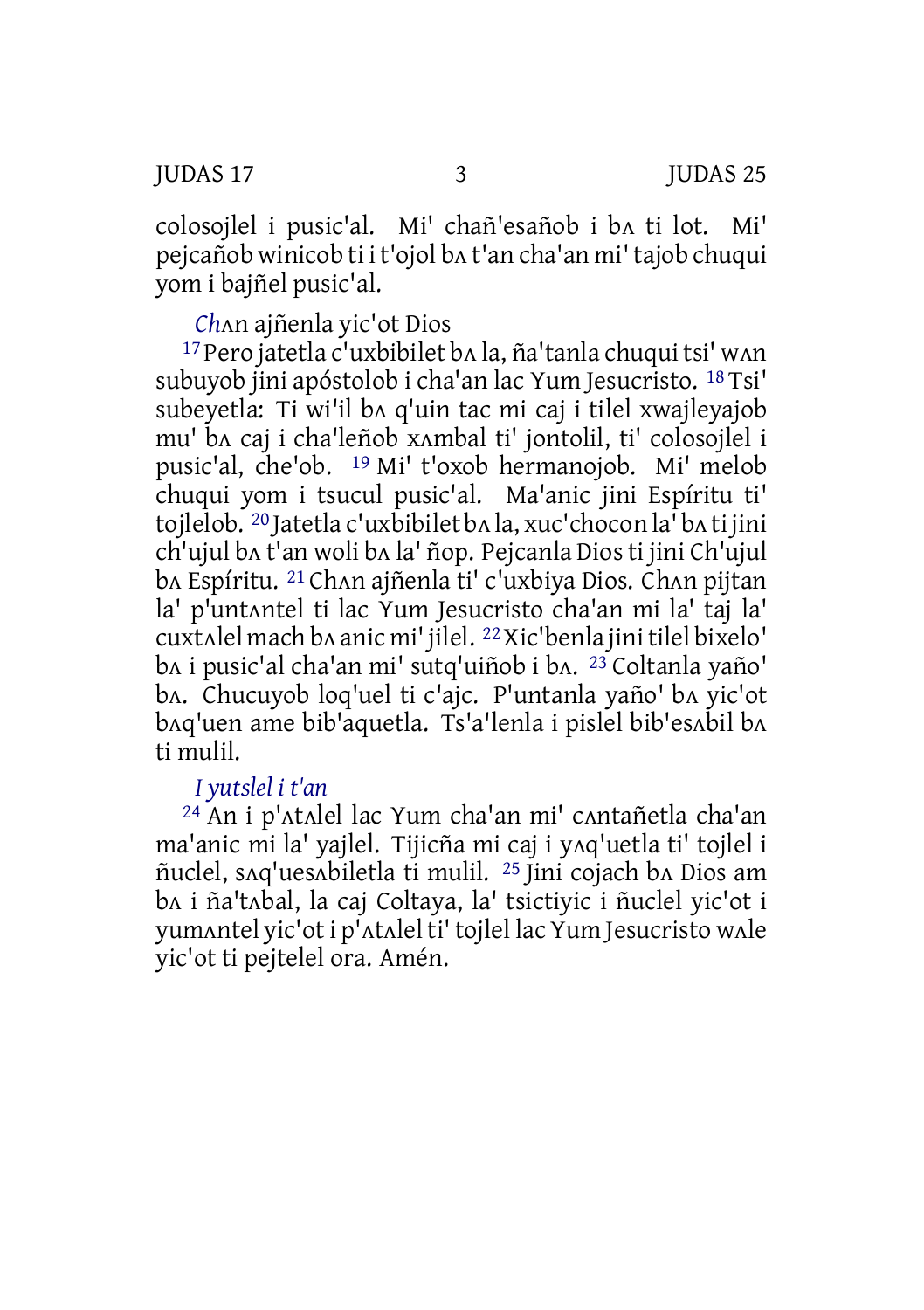4

#### I T'an Dios

Bible without Deuterocanon in Chol Tumbala; ctu (MX:ctu:Chol) copyright © 1977 Wycliffe Bible Translators, Inc.

Language: Chol

Translation by: Wycliffe Bible Translators, Inc.

Chol, Tumbalá [ctu], Mexico

#### Copyright Information

© 1977, Bible League International

This translation text is made available to you under the terms of the Creative [Commons](http://creativecommons.org/licenses/by-nc-nd/4.0/) License: Attribution-Noncommercial-No Derivative Works. (http:// creativecommons.org/licenses/by-nc-nd/3.0/) In addition, you have permission to port the text to different file formats, as long as you do not change any of the text or punctuation of the Bible.

You may share, copy, distribute, transmit, and extract portions or quotations from this work, provided that you include the above copyright information:

You must give Attribution to the work.

You do not sell this work for a profit.

You do not make any derivative works that change any of the actual words or punctuation of the Scriptures.

Permissions beyond the scope of this license may be available if you contact us with your request.

The Bible without Deuterocanon

in Chol

#### © 1977, Bible League International

This translation is made available to you under the terms of the Creative Commons Attribution-Noncommercial-No Derivatives license 4.0.

You may share and redistribute this Bible translation or extracts from it in any format, provided that:

You include the above copyright and source information.

You do not sell this work for a profit.

You do not change any of the words or punctuation of the Scriptures.

Pictures included with Scriptures and other documents on this site are licensed just for use with those Scriptures and documents. For other uses, please contact the respective copyright owners.

2014-04-22